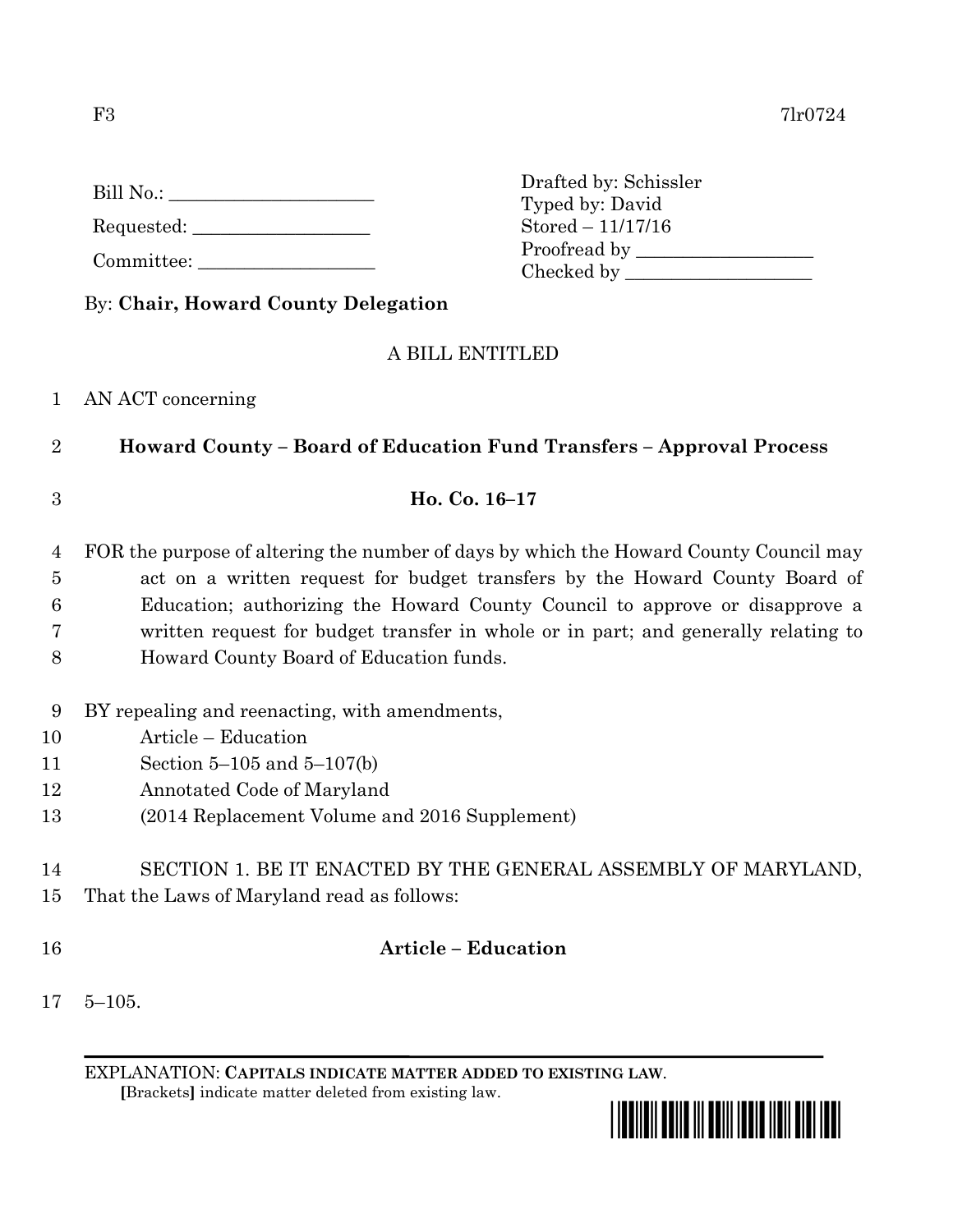(a) All revenues received by a county board shall be spent by the board in 2 accordance with the major categories of its annual budget as provided under  $\S 5-101$  of this subtitle.

 (b) (1) (i) A transfer may be made within the major categories without recourse to the county commissioners or county council except that a report of the transfer shall be submitted to the county commissioners or county council within 15 days after the end of each month.

 (ii) A report under subparagraph (i) of this paragraph shall include a narrative summary that clearly indicates each transfer.

 (2) A transfer between major categories shall be made only with the approval of the county commissioners or county council.

 (3) **(I) [**If**] EXCEPT AS PROVIDED IN SUBPARAGRAPH (II) OF THIS PARAGRAPH, IF** the county commissioners or county council fail to take action on a request for transfer between major categories within 30 days after the receipt of a written request substantiating the transfer, the failure to take action constitutes approval.

 **(II) 1. IN HOWARD COUNTY, IF THE COUNTY COUNCIL FAILS TO TAKE ACTION ON A REQUEST FOR TRANSFER BETWEEN MAJOR CATEGORIES WITHIN 65 DAYS AFTER THE RECEIPT OF A WRITTEN REQUEST SUBSTANTIATING THE TRANSFER, THE FAILURE TO TAKE ACTION CONSTITUTES APPROVAL.**

# **2. THE HOWARD COUNTY COUNCIL MAY APPROVE OR DISAPPROVE A WRITTEN REQUEST FOR TRANSFER BETWEEN MAJOR CATEGORIES IN WHOLE OR IN PART.**

 (4) A county board shall submit to the county governing body a report within 15 days after the end of each month if during that month the county board takes any action that would commit the county board to spend more for the current fiscal year in any major category than the amount approved in the annual budget for that category.

 (5) A report under paragraph (4) of this subsection shall include a narrative explanation of the action taken, indicating any request for transfer between categories that may become necessary for the fiscal year as a result of the action.

 $-2-$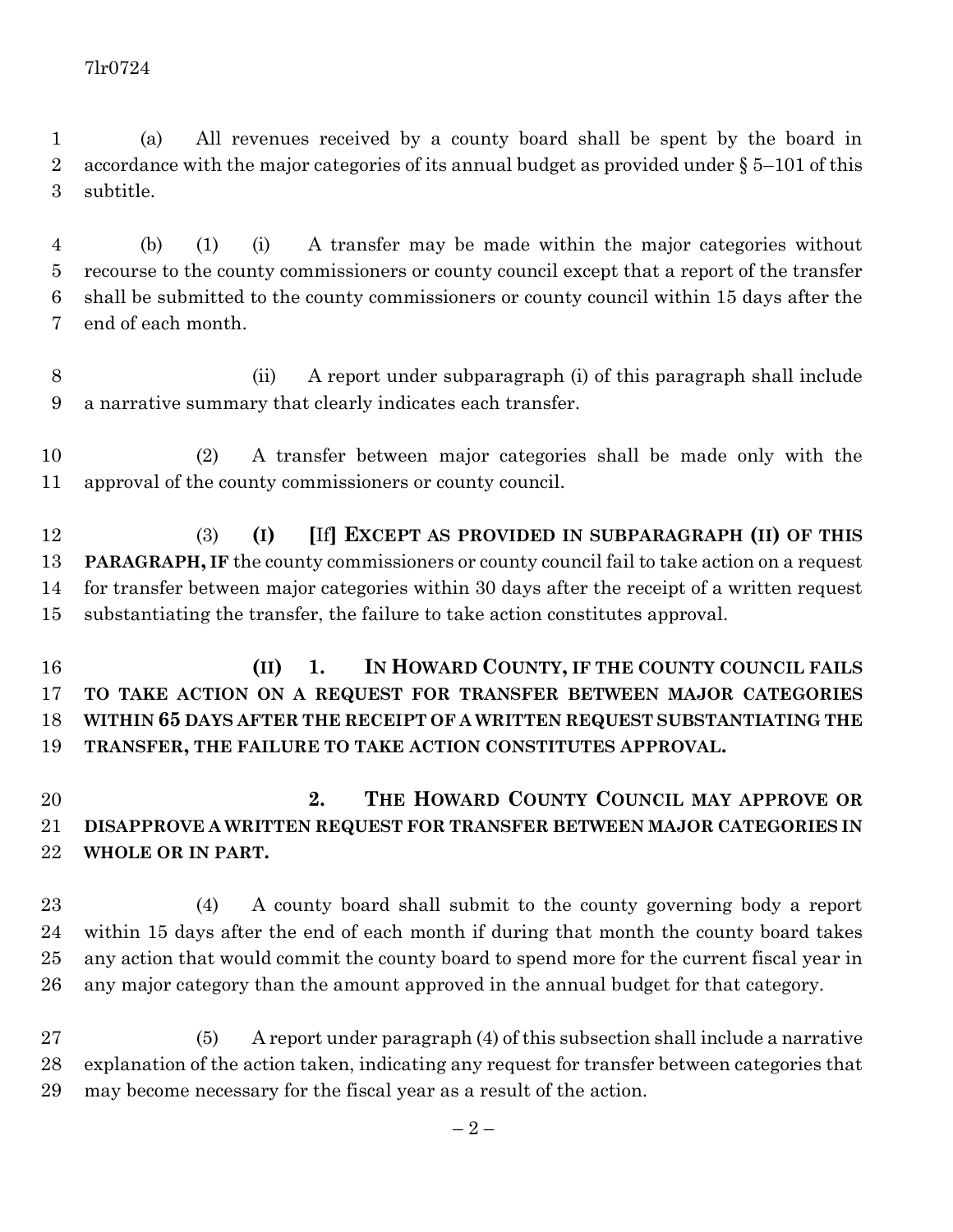#### 7lr0724

 (c) Except as provided in subsection (d) of this section, nonlocal funds received by a county board after the adoption of the annual budget by the county fiscal authority may be spent by the county board if the county fiscal authority is notified and approves of:

- (1) The source and amount of the funds; and
- (2) The manner of spending the funds.

6 (d) (1) Funds received by the county board under  $\S$  2–608(a)(1) of the Tax – General Article after the adoption of the annual budget by the county fiscal authority may be spent by the county board after approval by the county fiscal authority under paragraph (2) of this subsection.

 (2) The county fiscal authority shall approve the amount of funds received by the county board under § 2–608(a)(1) of the Tax – General Article within 30 days after the Comptroller makes the distribution to the county board.

 (3) If the county fiscal authority fails to take action within 30 days after the distribution by the Comptroller, the failure to take action constitutes approval.

5–107.

 (b) (1) The expenditure for school building construction shall be made in accordance with the cost approved by the county commissioners or county council for each project.

 (2) A transfer between major categories or of unexpended project balances is subject to the approval of the county commissioners or county council.

 (3) **(I) [**If**] EXCEPT AS PROVIDED IN SUBPARAGRAPH (II) OF THIS PARAGRAPH, IF** the county commissioners or county council does not take action on a transfer within 30 days after the receipt of a written request substantiating the transfer, the failure to take action constitutes approval.

 **(II) 1. IN HOWARD COUNTY, IF THE COUNTY COUNCIL FAILS TO TAKE ACTION ON A REQUEST FOR TRANSFER WITHIN 65 DAYS AFTER THE**